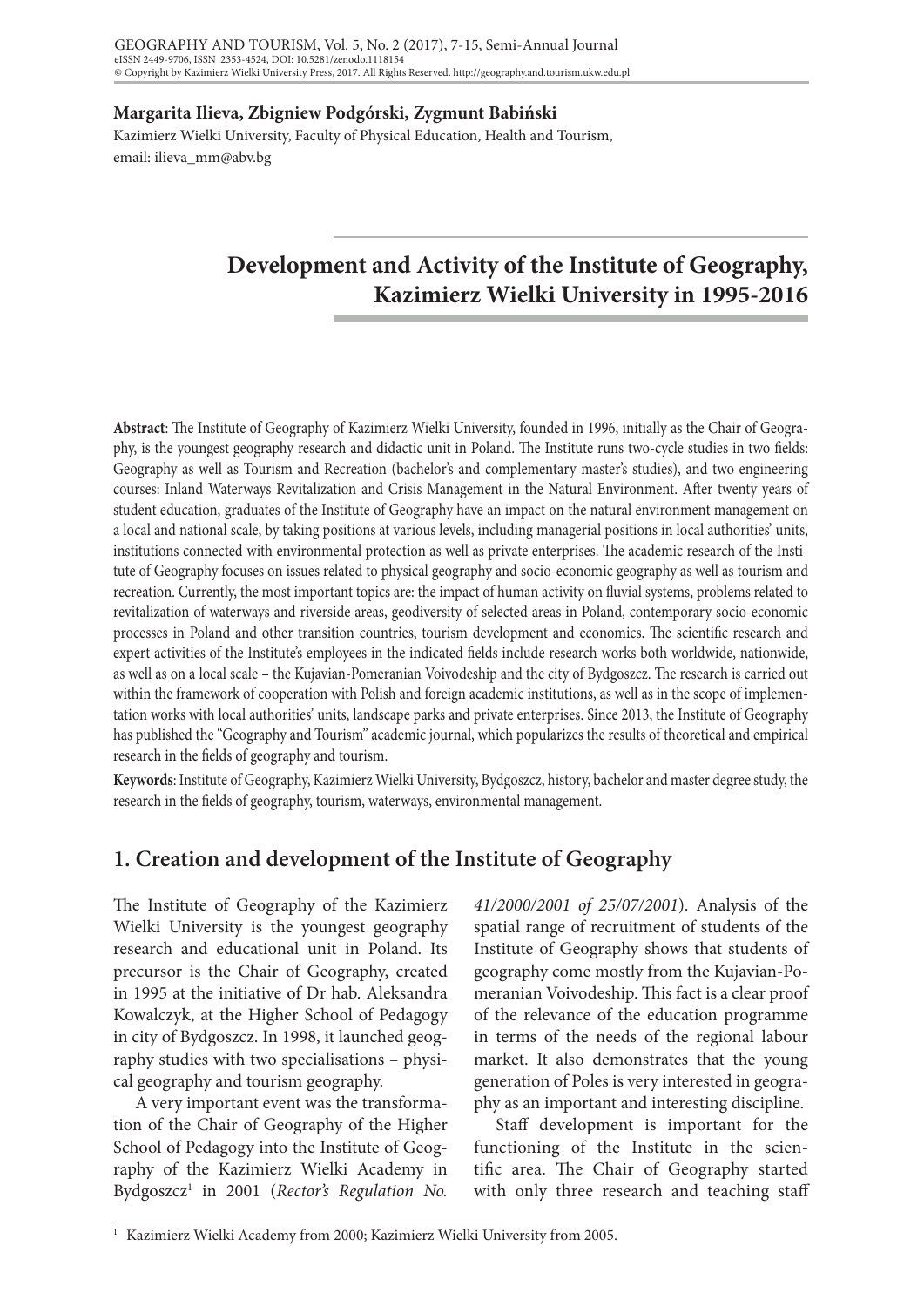members. In the following years, the team changed and expanded and the staff members improved their qualifications and research competences. Nevertheless, the Institute of Geography is still one of the smallest geography units in Poland. In 2011, it ranked 13th out of 15 geography centres in Poland in terms of the number of autonomous academic staff members (Kostrzewski, Roo-Zielińska, 2011; Śleszyński, 2013). At the end of 2016, it employed 34 people, including 32 members of the research and teaching staff.

The structure of the Institute underwent substantive changes. When the Chair of Geography was created, it had two departments: the Department of Physical Geography and the Landscape Protection and the Department of Socio-Economic Geography and Spatial Planning. The detailed analysis of changes in the Institute's structure demonstrates the functioning of six departments between the academic years of 2002/2003 and

2015/2016 (seven in 2008/2009 only). From the beginning of the 2016/2017 academic year, the Institute consists of five structural units, i.e. one chair (Waterways Revitalization) and 4 departments: the Department of Landscape History, the Department of Physical Geography and Landscape Architecture, the Department of Socio-Economic Geography, the Department of Tourism Geography. Changes in the structure of the Institute resulted in particular from: the consolidation of research fields, efforts aimed at improving the research effectiveness, the increasing number of research and teaching staff members, and adjustment to current research, teaching, and personnel needs, as well as expanding the education programme. Three of the departments have been operating for approximately 15 years, which proves the relevance of their creation and the importance of their research and teaching role in the structure of the Institute.

# **2. Education of students and the education programme of the Institute of Geography**

The education programme of the Institute of Geography of the Kazimierz Wielki University is very extensive. The first faculty to be opened in 1998 was geography, which had a five-year long-cycle programme. The Institute of Geography offered the following specialisations: physical geography and environment protection, tourism geography, and socio-economic geography. The first 42 Masters of Science in geography (full-time and part-time studies) graduated in 2003. During the functioning of the long-term programme, 947 students graduated from the Institute. As of 1 October 2007, the first-cycle (Bachelor's level) programme was launched in accordance with the European Union requirements. The second-cycle (Master's level) programme was launched three years later. Currently, two of the three specialisations are being launched within the first-cycle (Bachelor's level) programme (with regards to students' declarations): physical geography and geo-information, social geography and regional development, socio-economic geog-

raphy. Within the Master's programme, the following specialisations are offered: physical geography and natural environment protection and waterways geography (as a continuation of the first-cycle engineering studies in waterways revitalization).

Since 2010, 299 students have graduated from the Bachelor degree studies in different geographical specialisations. The number of Masters of Science in geography (since 2012) is slightly higher, i.e. 348<sup>2</sup>. The analysis of changes in the number of students in particular years shows that the Institute had the largest number of students in the 2006/2007 academic year – 730 persons (Fig. 1). Due to the demographic decline, the number of students decreased in the following years.

In recent years, the most popular faculty has been tourism and recreation (first-cycle programme) launched on 1 October 2008. The successful first recruitment in 2008 (a total of 166 full-time and part-time students) proved the relevance of the curriculum. The first

<sup>&</sup>lt;sup>3</sup> Until the end of the 2015/2016 academic year.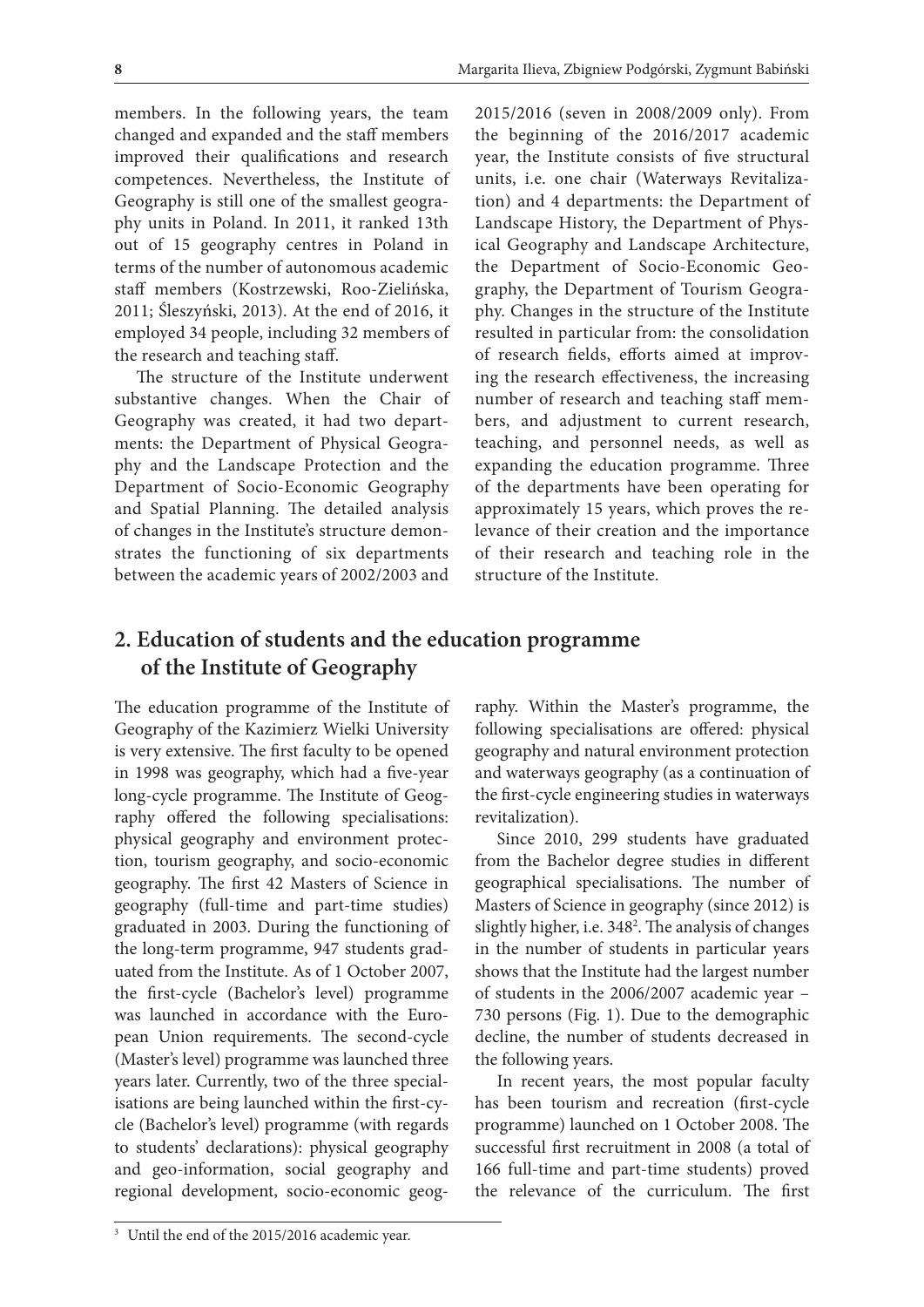

**Figure 1**. Changes in the number and structure of students of the Institute of Geography, Kazimierz Wielki University in Bydgoszcz in 1998-2014

Source: based on the data from the Institute of Geography, Kazimierz Wielki University

undergraduate students (106 students) finished their studies in 2011. Between 2011 and 2015, 550 students graduated from that faculty. Its curriculum (both part-time and full time) is carried out in cooperation with the Institute of Physical Education. The first-cycle programme offers two specialisations: tourism economy and physical recreation.

In the following years, the education programme was extended to include new faculties. In March 2010, the Council of the Institute of Geography accepted the request to make efforts to open a new engineering studies faculty – waterways revitalization. Due to the fact that such a field of study did not exist in Poland, it was not included in the register of the Ministry of Science and Higher Education, hence the Institute of Geography had to apply for its inclusion in the relevant register and education standards. The faculty (unique in Europe) was launched in the summer semester of 2011/2012. Currently, it offers two specialisations: waterway management and inland waterway transport. The first group of engineers graduated in 2015.

In cooperation with the Institute of History and International Relations of the Faculty of Humanities and the Institute of Physical Culture, the second-cycle programme (cultural and heritage tourism) was launched. Initially, it was very popular, but due to a gradual decrease in the number of candidates, it was not launched in the 2016/017 academic year. One year earlier, efforts accepted by the Ministry of Science and Higher Education were made to launch the second-cycle programme of tourism and recreation studies in October 2016. This faculty, the specialisations of which are tourist management, fitness and recreation, is a continuation of the first-cycle studies, which is the most popular of all the faculties.

The successful works on the curriculum on the second engineering faculty called emergency management in the environment resulted in the first-cycle programme. In this case, two specialisations were offered: emergency management in atmospheric environment and emergency management in aquatic environment.

Moreover, to make the offer more attractive and increase the employability of graduates, all full-time and part-time studies (engineering, bachelor, and master) have a practical profile from the 2016/2017 academic year.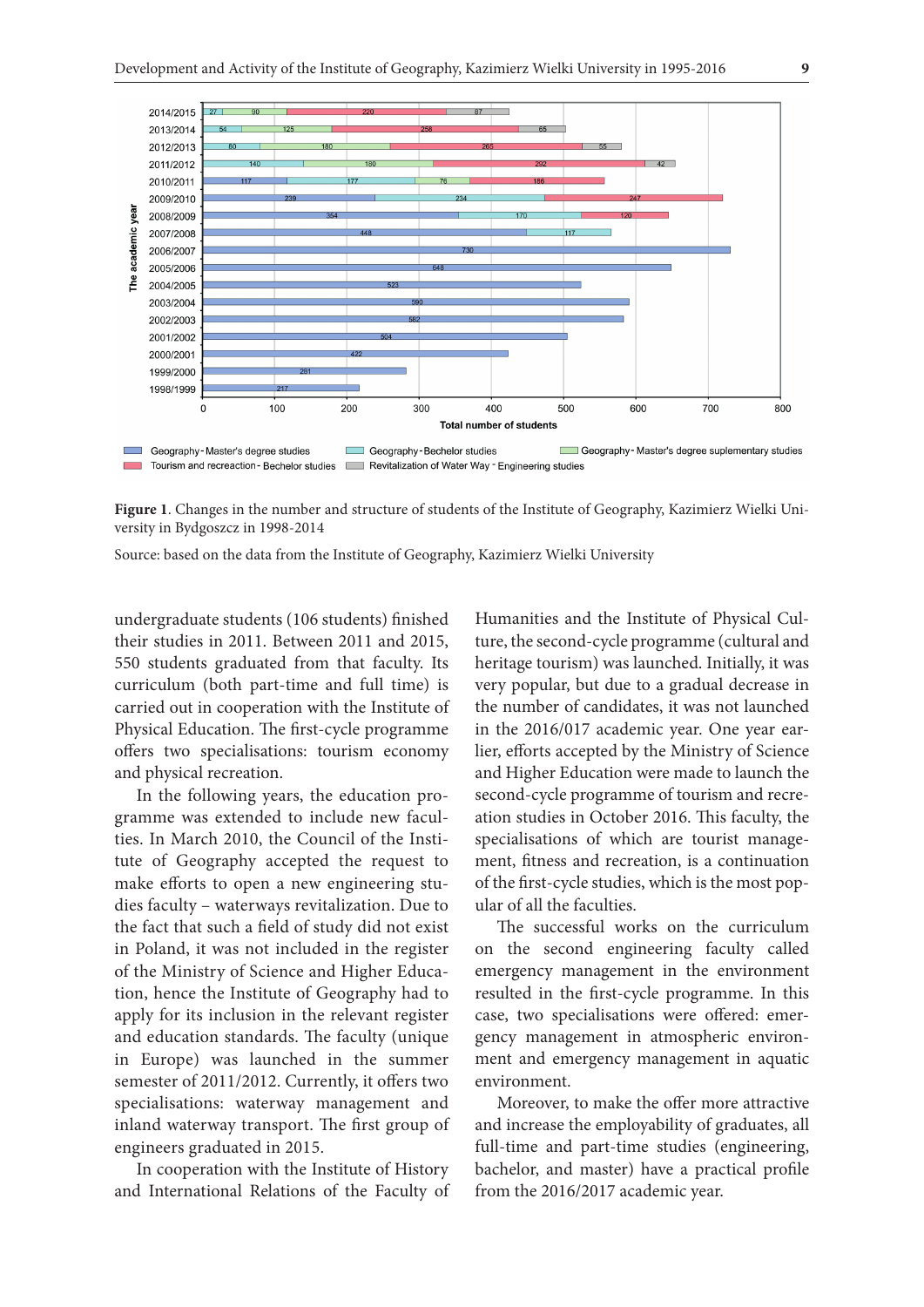### **3. Research and teaching activity of the Institute of Geography**

Funding and international cooperation are very important for the development of scientific research activity. The first international research project in the Institute of Geography was initiated by Professor Dr hab. Zygmunt Babiński. It concerned changes in the natural environment in Central and Western Mongolia, with particular attention to the permafrost processes. The employees of the Institute participated in projects of the VI and VII framework programmes (2004-2007, 2013-2016), financed by the European Commission and through the COST fund (2012-2015).

Many grants were financed by the Ministry of Science and Higher Education and the National Science Centre. Numerous research, training, and equipment projects were financed by the Kujavian-Pomeranian Voivodeship Marshal's Office and Regional Fund for Environmental Protection and Water Management in city of Toruń. The main subjects of the statutory research were projects related to landscape perception and analysis of contemporary riverbed processes. These two research directions had a significant impact on the research profile of the Institute.

Along with the personnel development of the Institute, the research scope has also expanded, reflecting the scientific interests of the staff of particular departments. Analysis of the scientific activity of the Institute's staff showed that research on the following physical geography subjects has been conducted: human impact on natural environment; contemporary riverbed processes; impact of barrages on erosion and accumulation processes in rivers; revitalization of rivers and channels; water management in the valley of the Vistula and its tributaries; local and regional variability in climate conditions; climate of invested areas (including of urban areas); morphology, morphogenesis, and protection of landscape; physiographic and eco-physiographic studies. The employees interested in sustainable development study natural and economic aspects of sustainable development (Tuchola Forest region), regional problems of sustainable development, evolution and mechanisms of landscape changes under human influence, and verify the criteria of sustainable development in selected urban

areas and forms of natural resources use. In the field of socio-economic geography, the following aspects were researched in the recent years: current socio-economic processes such as urban, regional, and business competitiveness, socio-economic changes in rural and urbanised areas, the role of airports in local and regional development; socio-economic transformation in Bulgaria, contemporary socio-economic processes in Bydgoszcz and its suburbs, spatial behaviours and social preferences in urban areas. As for tourism geography as well as tourism and recreation, the following aspects have been researched: types and spatial structure of tourist values, tourist traffic, tourism economy in tourist destinations, administrative units; multisensory perception of landscape; tourism in environmentally valuable and rural areas; tourist potential, development of cultural tourism and thematic villages, which are a new tourism development product in the Kujavian-Pomeranian Voivodeship.

The scope of the research conducted by the employees of the Institute of Geography has changed, but the projects of theoretical and practical importance are still continued. The analysis of the Institute's projects and publications shows that the specificity of teaching and research activity is reflected through the prevalence of physical geography-related subjects over these related to socio-economic geography and tourism. This is a direct consequence of the personnel structure and interests of the staff. Currently, the most important subjects are: the impact of natural factors and of human activity on fluvial systems; problems of waterways and riverside areas revitalization; geodiversity of the Krajna Lakeland and Tuchola Forest Area; contemporary socio-economic processes in Poland and other transforming countries (based on the example of Bydgoszcz, Kujavian-Pomeranian Voivodeship and Bulgaria), tourism development in Bydgoszcz and Kujavian-Pomeranian Voivodeship.

These research and scientific interests are reflected in the structure of publications. Numerous studies, including monographs, focus on physical geography. The number of socio-economic geography and tourism geography publications is lower, although the latter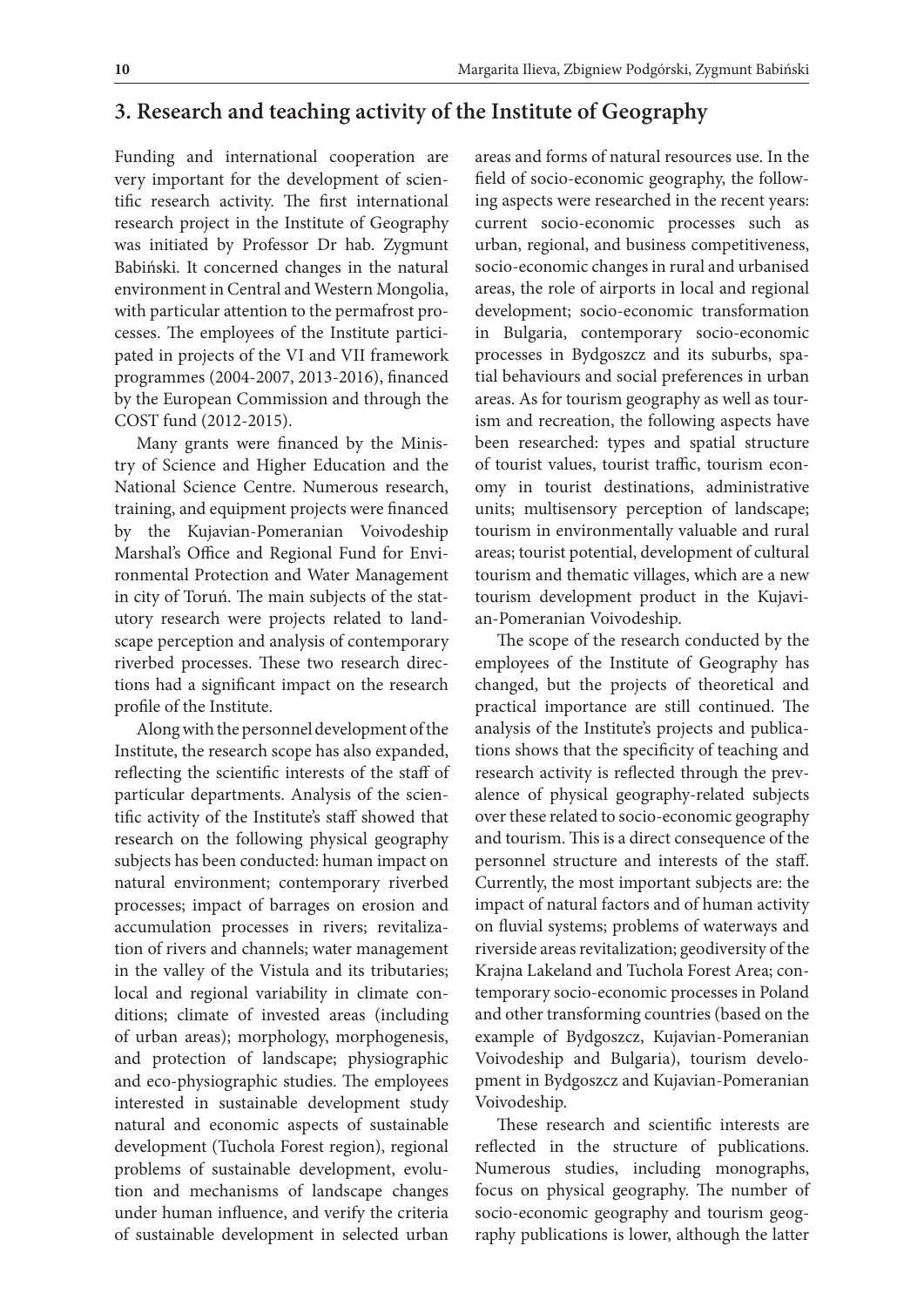has increased since the launch of tourism and recreation faculties. It is worth emphasising that an increasing trend in the percentage of publications related to these two fields of study in the total number of publications of the Institute has been observed in the recent years.

The constant growth in the number of publications affiliated by the Institute of Geography, Kazimierz Wielki University is also observed. Analysis of the publications shows that the majority of papers by the Institute's employees were published in Polish academic journals (77%). Papers in English (16.6%), Russian (2.9%), Bulgarian, Ukrainian, and German (3.5% in total) were much less frequent. However, it is worth mentioning that the percentage of publications in English published in journals from the ISI *Master Journal List* and in journals with an impact factor (according to the *Journal Cita-*

*tion Reports* database) has increased in recent years. Between 2012 and 2016, the employees of the Institute also published 17 monographs (in Polish, English, Ukrainian and Bulgarian)3 . The significance of the scientific achievements of the Institute is also reflected in the number of citations in Google Scholar. According to P. Śleszyński (2013), during 3 decades (1971- 2000) the number of Institute author's citations was systematically increasing (75 between 1971 and 1980; 123 between 1981 and 1990; 494 between 1991 and 2000), and between 2001 and 2012 it slightly decreased (407). It is worth mentioning that in comparison with other geography centres in Poland, the total number of citations in the analysed period was small, but it must be taken into account that the Institute of Geography is the smallest and the youngest unit. The citation index is 137 per person, which puts

- <sup>3</sup> **Dłużewska A., Gonia A.**, **Michniewicz-Ankiersztajn H.**, **Podgórski Z.**, 2015. Współczesne problemy turystyki, Ośrodek Rekreacji, Sportu i Edukacji w Poznaniu, Bydgoszcz-Poznań [In Polish].
	- Jankowski A., przy współpracy **M. Dombrowicz**, 2014. Kanał Bydgoski: harmonia techniki i natury, Wydawnictwo Uniwersytetu Kazimierza Wielkiego, Bydgoszcz [In Polish].
	- **Falkowski J.**, **Ilieva M.**, **Józefowicz I.**, Rabant H., 2015. Bydgoszcz and its surroundings at the beginning of the 21st century. Selected aspekts. Wydawnictwo Uniwersytetu Kazimierza Wielkiego, Bydgoszcz [In Polish with English abstract].
	- **Grodzinski M.D.**, 2014. Landshaftnaya ekologia. Vidavnictvo "Znannya", Kiiv [In Ukrainian].
	- **Habel M.**, 2013. Dynamics of the Vistula River channel deformations downstream of Włocławek Reservoir. Kazimierz Wielki University Press, Bydgoszcz.
	- **Habel M.** (Eds.), 2012. Human impact on the Fluvial Processes of Eurasian Rivers. Wydawnictwo Uniwersytetu Kazimierza Wielkiego, Bydgoszcz.
	- **Ilieva M.**, 2012. Socio-economic transformation in Bulgaria peculiarities and territorial differences. Izdatelstvo TerArt, Sofia [In Bulgarian with English abstract].

**Ilieva M.**, 2013. Social-economic transformation in Bulgaria. LAP Lambert Academic Publishing, Saarbrüken.

Lavruk M.M., **Melnik A.V.** (Eds.), 2013. Novomalin v prostori i chasi: kraeznavche doslidzhennya volinskiego sela. Vidavnictvo "Chayka", Harkiv [In Ukrainian].

- Łaniecki S., (red.) 2014. Monografia miasta i gminy Mrocza, tom 1: Środowisko geograficzno-przyrodnicze. Urząd Miasta i Gminy Mrocza, Wydawnictwo Pejzaż, Bydgoszcz [In Polish].
- **Matuszkiewicz J. M.**, Kowalska A., Solon J., Degórski M., Kozłowska A., Roo Zielińska, E., Zawiska I., Wolski J., 2013. Long-term evolution models of post-agricultural forests. Prace Geograficzne 240, Instytut Geografii i Przestrzennego Zagospodarowania PAN, Warszawa.
- **Okoniewska M.**, 2016. Zmienność dobowa i sezonowa warunków biotermicznych w Polsce w świetle wybranych wskaźników. Wydawnictwo Uniwersytetu Kazimierza Wielkiego, Bydgoszcz [In Polish].
- **Podgórski Z.**, **Krupa A.**, **Barwińska S.** (Eds.), 2014. Selected problems of landscape geography. Ośrodek Rekreacji, Sportu i Edukacji w Poznaniu, Bydgoszcz – Poznań [In Polish with English abstract].
- **Szumińska D.**, 2014. Runoff in the Wda drainage basin against the background of water management in the secondo half of the 20th century. Wydawnictwo Uniwersytetu Kazimierza Wielkiego, Wdecki Park Krajobrazowy, Bydgoszcz-Osie [In Polish with English abstract].
- **Szumińska D.**, Czerebiej Z., 2016. Zasoby wodne Wdeckiego Parku Krajobrazowego, Wdecki Park Krajobrazowy, Osie [In Polish].
- **Rurek M.**, **Hojan M.**, **Giętkowski T.**, **Okoniewska M.**, Klimkiewicz A., Winiecka A., 2014. Selected aspects of physical geography. Ośrodek Rekreacji, Sportu i Edukacji w Poznaniu, Poznań-Bydgoszcz [In Polish with English abstract].
- **Rurek M.**, **Śnieszko Z.**, Makohonienko M., 2016. Contemporary and fossil beaver ponds in small river valleys on the area of Bory Tucholskie (North European Plain). Wydawnictwo Uniwersytetu Kazimierza Wielkiego, Bydgoszcz [In Polish with English abstract].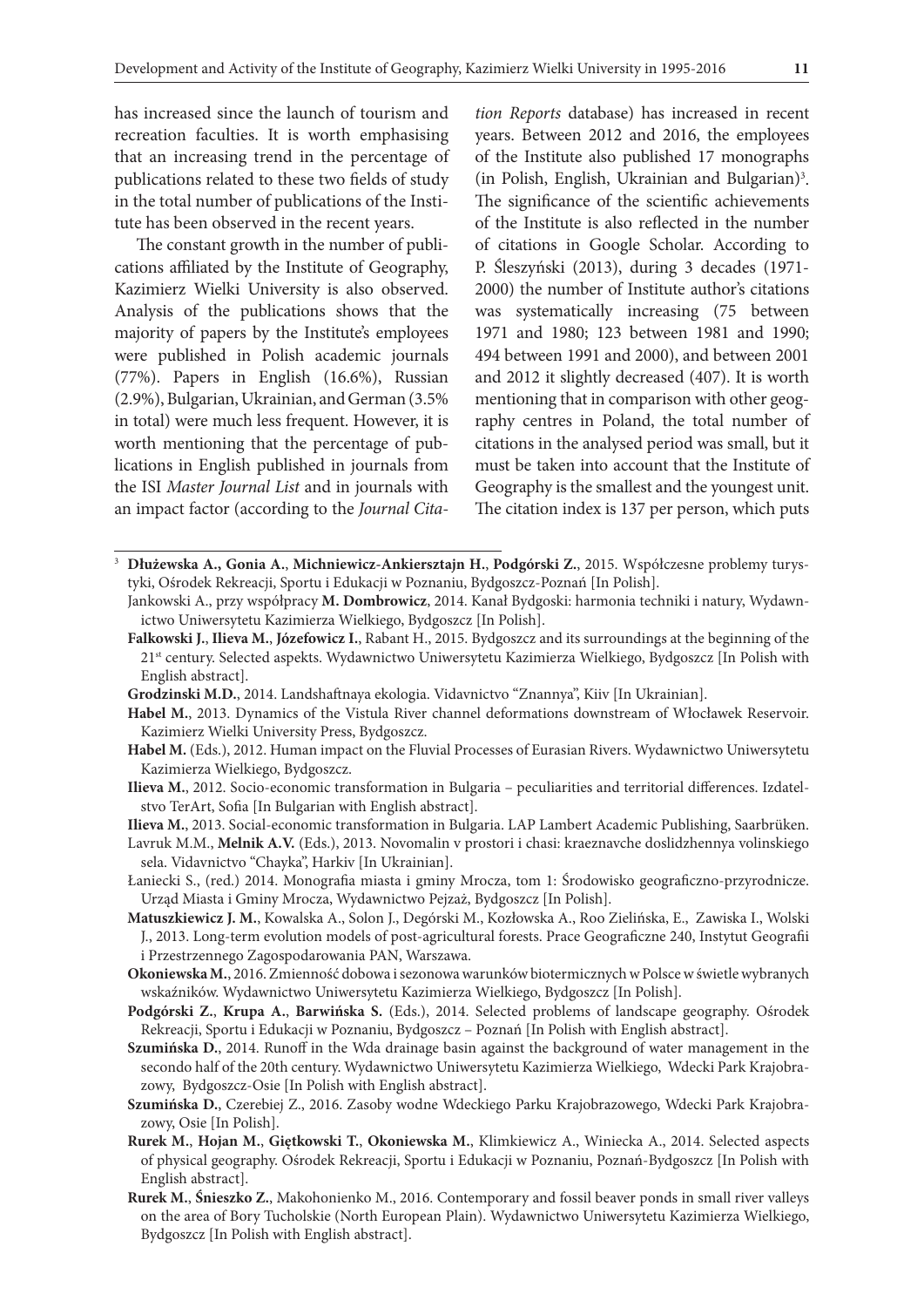the Institute in a better position than the total number of citations (Śleszyński, 2013). It is also worth noticing that physical geography studies have the largest number of citations of all the publications of the Institute.

In the last period, some of the papers were published in two series of the Institute of Geography. Within the "Promotio Geographica Bydgostiensia" series, 9 volumes were published between 2005 and 2012. Four of them contained physical geography research results concerning natural environment transformation and waterways revitalization. Papers on socio-economic geography, including tourism development, were published in five volumes<sup>4</sup>. Three volumes entitled "Rewitalizacja drogi wodnej Wisła-Odra szansą dla gospodarki regionu" [Revitalization of the Vistula-Oder waterway as a chance for the economy of the region] published in the series "Przyroda i turystyka regionu Pomorza i Kujaw" [Nature and tourism of the Kujawy and Pomerania region] under the aegis of the Kujavian-Pomeranian Voivodeship Marshal's Office and the Institute of Geography of the Kazimierz Wielki University in Bydgoszcz, were more specialised<sup>5</sup>.

The "Geography and Tourism" journal published since 2013 by the Institute of Geography is also important for its publishing activity. It popularises the results of theoretical and empirical research in the fields of geography and tourism. It is an interdisciplinary journal available at www.geography.and.tourism. ukw.edu.pl. It has been published in English since 2017, which allows for popularising the research results outside of Poland.

Since the creation of the Institute of Geography of the Kazimierz Wielki Academy in Bydgoszcz (now Kazimierz Wielki University), the staff has cooperated with many research and scientific units from many countries, mainly: Russia, Finland, France, Germany, Japan, Austria, the United Kingdom, Sweden, San Marino, Bulgaria, Ukraine, and Romania. The staff cooperated particularly closely with Mongolian researchers, which (among other things) resulted in the First Bydgoszcz Research and Scientific Expedition "Mongolia 05" and the Second Bydgoszcz Expedition to Mongolia in 2013. The Institute of Geography is also a member of diverse international institutions, including the Interuniversity Council for Erosion and Fluvial Processes. In

- Kowalczyk A. (Eds.), 2007. Procesy i zachowania społeczne w przestrzeni geograficznej. Promotio Geographica Bydgostiensia III. Wydawnictwo Uniwersytetu Kazimierza Wielkiego, Bydgoszcz [In Polish].
- Rabant H., Gotowski R., Barwińska S. (Eds.), 2010. Problemy zarządzania przestrzenią miasta i jego otoczeniem, Część 1 i 2. Promotio Geographica Bydgostiensia VI. Wydawnictwo Uniwersytetu Kazimierza Wielkiego, Bydgoszcz [In Polish].
- Szumińska D. (Eds.), 2012. Rewitalizacja dróg wodnych szansą dla gospodarki. Promotio Geographica Bydgostiensia VIII. Wydawnictwo Uniwersytetu Kazimierza Wielkiego, Bydgoszcz [In Polish].
- Więcław M. (Eds.), 2012. Środowisko przyrodnicze w badaniach geografii fizycznej. Promotio Geographica Bydgostiensia IX. Wydawnictwo Uniwersytetu Kazimierza Wielkiego, Bydgoszcz [In Polish]
- <sup>5</sup> Babiński Z. (Eds.), 2008. Rewitalizacja drogi wodnej Wisła-Odra szansą dla gospodarki regionu. Seria Przyroda i Turystyka Regionu Pomorza i Kujaw I. Urząd Marszałkowski Województwa Kujawsko-Pomorskiego, Instytut Geografii Uniwersytetu Kazimierza Wielkiego, Wydawnictwo "LOGO", Bydgoszcz [In Polish].
- Babiński Z. (Eds.), 2009. Rewitalizacja drogi wodnej Wisła-Odra szansą dla gospodarki regionu. Seria Przyroda i Turystyka Regionu Pomorza i Kujaw III. Urząd Marszałkowski Województwa Kujawsko-Pomorskiego, Instytut Geografii Uniwersytetu Kazimierza Wielkiego, Wydawnictwo "LOGO", Bydgoszcz [In Polish].
- Szumińska. D. (Eds.), 2008. Zasoby przyrodnicze i kulturowe drogi wodnej Wisła-Odra. Seria Przyroda i Turystyka Regionu Pomorza i Kujaw II. Urząd Marszałkowski Województwa Kujawsko-Pomorskiego, Uniwersytet Kazimierza Wielkiego, Wydawnictwo "LOGO", Bydgoszcz [In Polish].

<sup>4</sup> Babiński Z. (Eds.), 2005. Środowisko przyrodnicze w badaniach geografii fizycznej. Promotio Geografia Bydgostiensia II. Wydawnictwo Uniwersytetu Kazimierza Wielkiego, Bydgoszcz [In Polish].

Babiński Z. (Eds.), 2009. Środowisko przyrodnicze w badaniach geografii fizycznej. Promotio Geographica Bydgostiensia IV. Wydawnictwo Uniwersytetu Kazimierza Wielkiego, Bydgoszcz [In Polish].

Dombrowicz M. (red.), 2011. Turystyka okolic Bydgoszczy. Promotio Geographica Bydgostiensia V, Wydawnictwo Uniwersytetu Kazimierza Wielkiego, Bydgoszcz.

Dombrowicz M., Michniewicz-Ankiersztajn H. (Eds.), 2011. Turystyka w rozwoju regionalnym i lokalnym Krajny i Pałuk. Promotio Geographica Bydgostiensia VII, Wydawnictwo Uniwersytetu Kazimierza Wielkiego, Bydgoszcz [In Polish].

Kowalczyk A. (Eds.), 2005. Turystyka i rekreacja w Bydgoszczy. Promotio Geographica Bydgostiensia I. Oficyna Wydawnicza TURPRESS, Bydgoszcz [In Polish].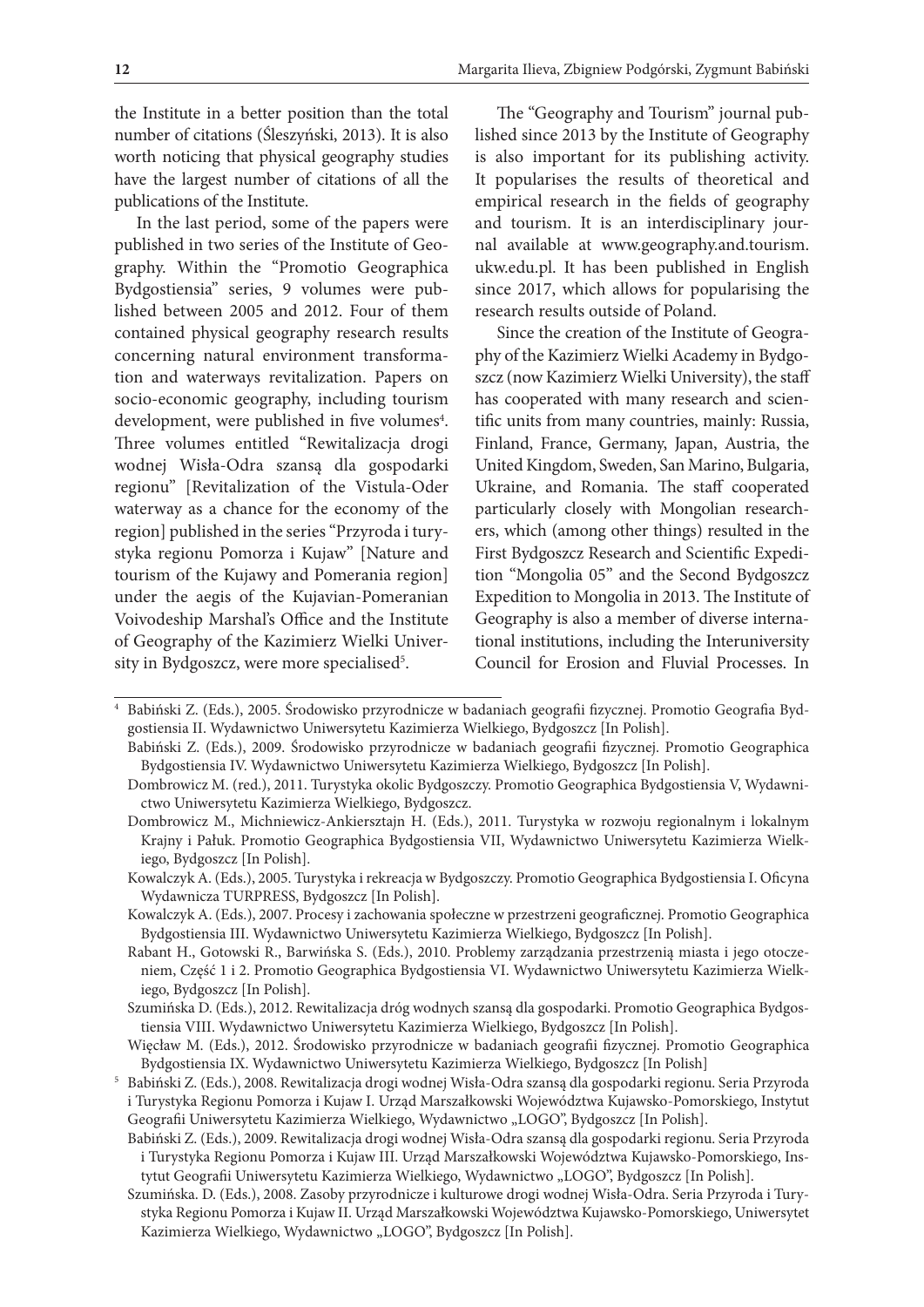2013, the cooperation between the Institute of Geography KWU and the Faculty of Geography of the Moscow State University was given the status of an international agreement within a scientific and technical cooperation programme between the Republic of Poland and the Russian Federation. The extended international institutional cooperation increases the mobility of the employees of the Institute of Geography through, among other things, Erasmus and Erasmus+ programmes.

The majority of international symposia and scientific conferences in the Institute of Geography were focused on waterway revitalization (from 2007). Since 2013, these meetings have been organised as field workshops in cooperation with the Kujavian-Pomeranian Voivodeship Marshal's Office in city of Toruń. Moreover, several international events concerning tourism and socio-economic geography were organised by the Institute.

# **4. Application aspects of the scientific activity of the Institute of Geography**

The cooperation of the employees of the Institute of Geography with different local administration units and private business included advisory, project, and documentation works, as well as research and development. Applied studies of the employees of the Institute cover mostly two fields. The first is scientific research and expert activity related to evaluation of the natural environment state and environmental protection policy, whereas the second is the assessment of possibility of revitalization of the Vistula and the Polish section of International Waterway E70. These fields include research works concerning the entire area of Poland and – more and more frequently – the Kujavian-Pomeranian Voivodeship as well as the city of Bydgoszcz. The main emphasis of the environment-related applied activity was always on this region. The specialists from the Institute have cooperated with the the Kujavian-Pomeranian Voivodeship Marshal's Office in Toruń, the Provincial Inspectorate for Environmental Protection in Bydgoszcz, Tuchola Forest National Park authorities, and the authorities of several landscape parks, such as Tuchola Landscape Park and the Wda Landscape Park. The important achievements include: studies defining long-term ecological policy for Bydgoszcz (1995); results of research conducted in Tuchola Forest National Park related to e.g. tourism (1999, 2001); assessments of the conditions of sustainable agriculture and rural areas development in the the Kujavian-Pomeranian Voivodeship and in particular municipalities (Czersk, Osielsko, Mrocza, Gąsawa, Kruszwica, 1998); assessment of the natural environment

state in this Voivodeship in different years (e.g. 2000, 2001); designing a network of protected landscape areas for the the Kujavian-Pomeranian Voivodeship (2003); elaboration of the Protection Plan (2008) and the GIS Database for the Wda Landscape Park (2009); elaboration of the designed Pałuki Landscape Park plan; research on the "Myślęcinek" Forest Park of Culture and Recreation (2011), etc. Specialists from the Institute also participated in the elaboration of eco-development policy assumptions, several documents regarding environmental protection, as well as maps of protected areas in the the Kujavian-Pomeranian Voivodeship .

The analysis of the applied science activity of the Institute shows two new trends after 2010: expansion of the spatial scope of scientific research outside the Voivodeship and intense cooperation with institutions and privately held companies. It is worth emphasising that more and more private companies use the services of specialists from the Institute in various types of expertise. Furthermore, other important projects were carried out for external institutions such as: the Kujavian-Pomeranian Voivodeship Marshal's Office, Pomerania Voivodeship, Mazovian Office for Regional Planning in Warsaw, Municipal Road Administration in city of Toruń. The projects concerned: revitalization of the shipping function of the Vistula-Oder waterway; diagnosis and evaluation of changes in the geographic-natural environment within the construction zone of new facilities connected with the effective use of the Vistula river in the Voivodeship; determination and evaluation of navigation and shipping con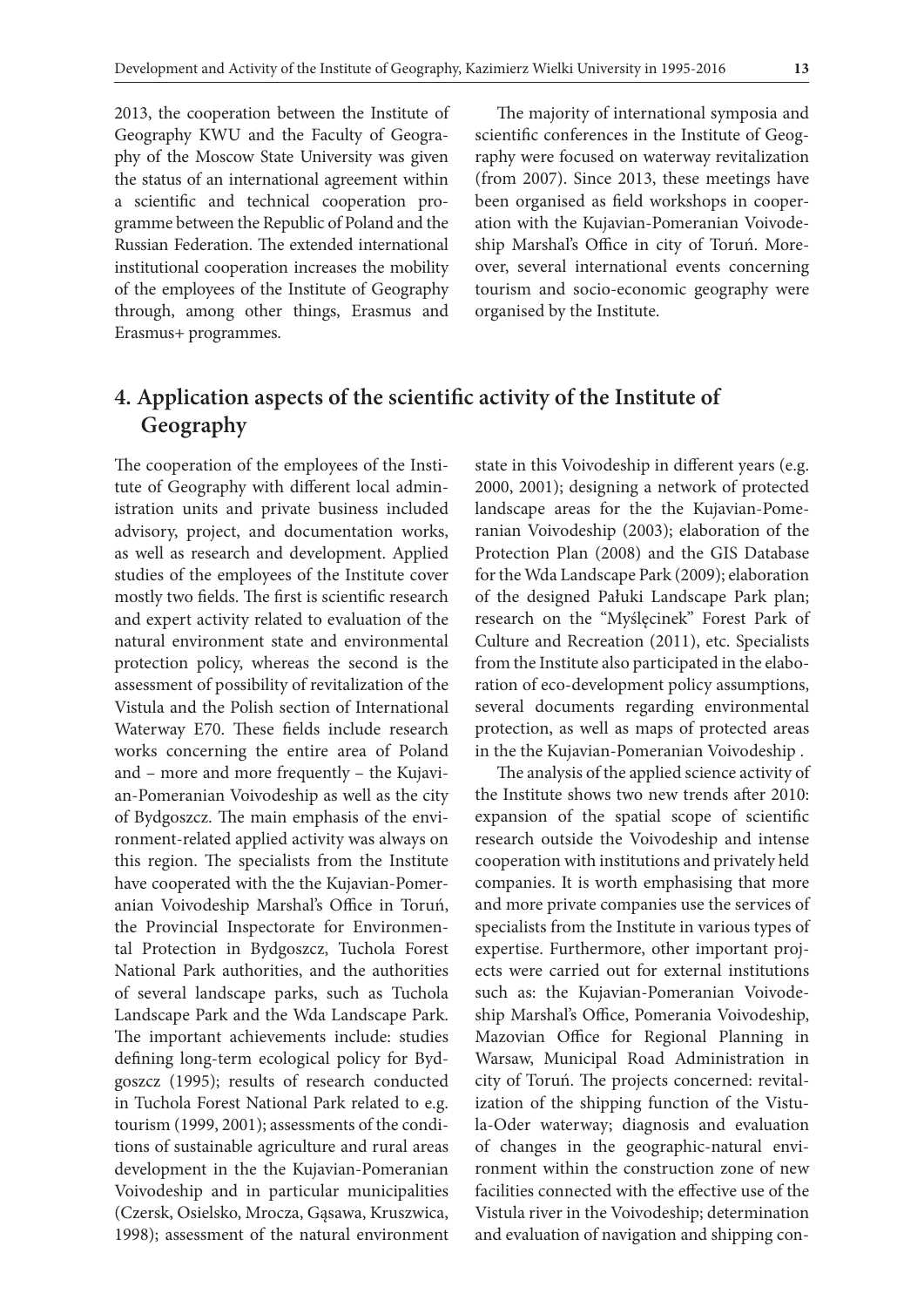ditions in the Polish section of the E70 International Waterway (Oder-Havel Canal-Brda estuary), etc. Moreover, the employees of the Institute of Geography have been actively supporting the Marshal's Advisory Team of the the Kujavian-Pomeranian Voivodeship for revitalization of waterways in its territory. In 2016, Professor Dr hab. Zygmunt Babiński participated in the creation of the Parliamentary Group for Economic Revitalization of Rivers at the Polish Parliament.

Additionally, the employees of the Institute of Geography actively participate in different popularising events concerning teaching as well as research and scientific activity, such as Bydgoszcz Science Festival, Bulgaria Day, GISday, Earth Day, Tourist Day.

Within the Bydgoszcz Science Festival, the Institute of Geography offers shows, exhibitions, lectures and workshops intended for people of all ages. These presentations cover the subjects of geography, tourism, waterways, and physical activity. Since 2006, the Institute has been organising the Bulgaria Day. An interesting event for students and lecturers is the GIS-day, organised in cooperation with ESRI. The Earth Day (referred to by the Institute of Geography as "Geographer's Day") has been organised in the Institute since 2013, and the Tourist Day – since 2016. Students and lecturers actively participate in both events.

The examples of excellent cooperation with regional institutions are methodology- and content-related conferences for teachers supported by the Institute of Geography, ecology seminars for schools in Bydgoszcz, ecological contests (18 literary anthologies on ecology and environmental protection were prepared by Dr hab. Mieczysław Wojtasik from the Institute of Geography). Moreover, the employees of the Institute of Geography gave many lectures at the University as well as in schools of Bydgoszcz and other towns of the Voivodeship.

#### **5. Conclusion**

Numerous short- and long-term activities are undertaken to develop and improve the functioning of the Institute of Geography. Their scope was decided pursuant to th*e Resolution of the Senate of the Kazimierz Wielki University No. 5/2016/2017* dated 25 October 2016, which sets out four University development directions for 2016-2020, i.e. *Assuring the highest quality of education; Strengthening the scientific position of the University; Effective cooperation with socio-economic environment* and *Effective University management.* In December 2016, the Council of the Institute of Geography decided that achieving these four strategic objectives requires the staff of the Institute of Geography to implement a number of tasks, i.e.:

− Verification of the main research directions and extension of scientific cooperation, including international cooperation (continuation of ongoing and undertaking new scientific research projects within the scope of competences and scientific interests of employees and their needs resulting from the obligation to obtain further academic degrees and titles; defining priority research

objectives; strengthening the collaboration with local administration authorities, institutions and enterprises of the Kujavian-Pomeranian Voivodeship .

- − Development of the research and teaching staff (i.e. strengthening the teaching and research potential by increasing the number of autonomous academic staff members and assistant professors; assuring optimal conditions for obtaining academic degrees and titles; improving scientific competences of the staff through scientific internships, gaining the right to award academic degrees and titles in Earth Sciences);
- Increasing the number of research projects that involve local and foreign partners, including interdisciplinary projects (e.g. applying for research grants to the National Science Centre; intensification of interdisciplinary research; preparation of innovative interdisciplinary research projects concerning tourism and applied science);
- Increasing the number of papers published in national and foreign scientific journals (intensification of individual and team research, improvement of the effective